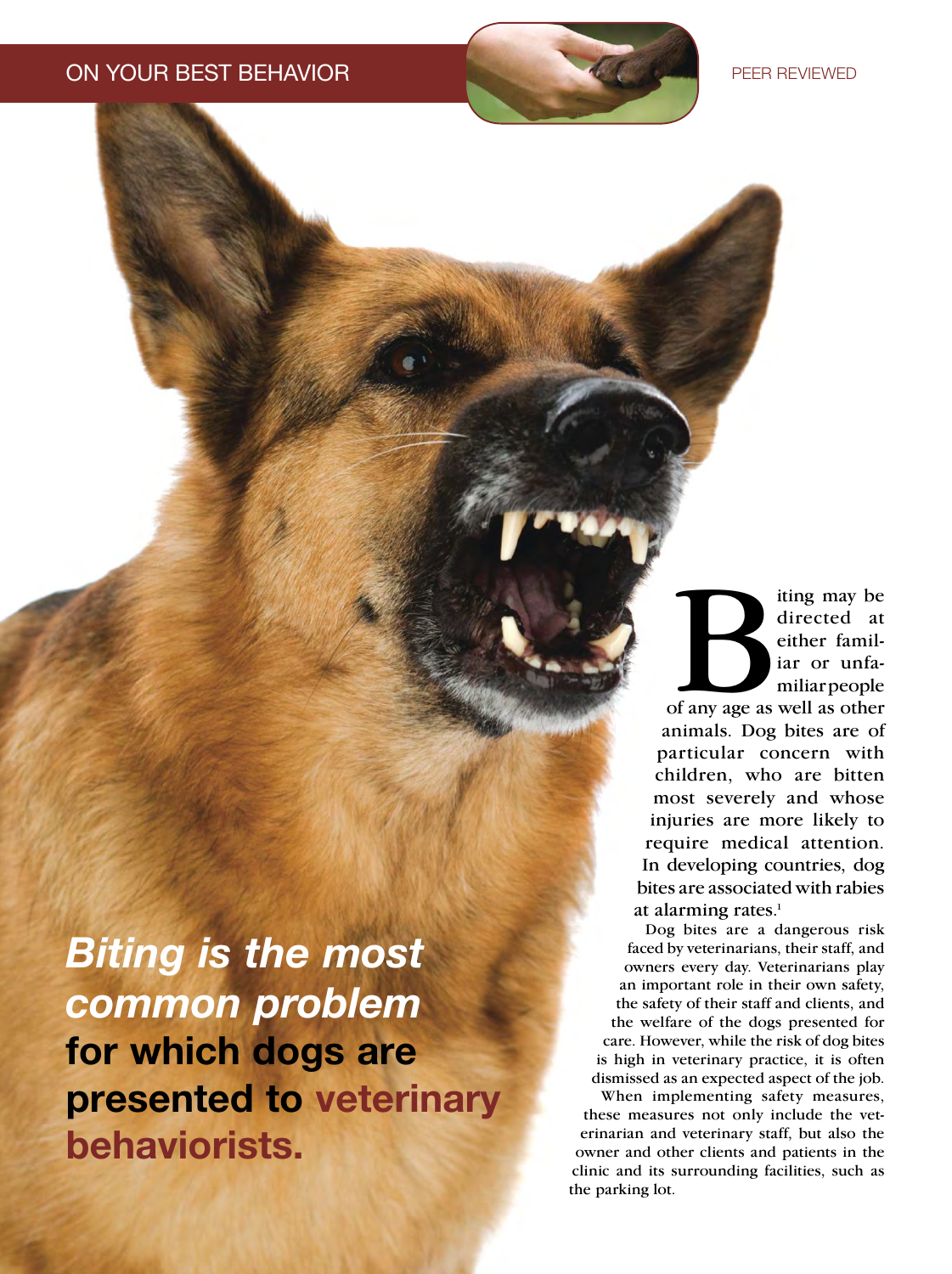# Protecting Your Staff & Clients Protecting Your Staff & Clients

 $\sum_{i=1}^{n}$ 

## BITING TRIGGERS

Preventing injuries can only happen if the causes and contexts of biting are considered. By nature of clinical practice, we restrain, palpate, poke, and perform procedures that trigger fear and sometimes pain in our patients. Escape is impossible, so biting becomes a practical defense for some animals.

# Pain & Fear

Understanding the simple premise that most bites are defensive and delivered by fearful dogs can significantly reduce the risk of someone being bitten.

Dogs that have been in a veterinary setting previously may have developed fear from the experience. Classical conditioning (think of Pavlov and his bell) often occurs; white coats, the smell of disinfectant, stethoscopes, and other innocuous stimuli become aversive or predict the possibility of an aversive event.

Any dog capable of learning, and perhaps especially those who already have a nervous personality, may eventually bite even if other visits have been uneventful or there were no aggressive responses noted by the veterinary staff. Contrary to some popularly held notions, such aggression in a veterinary setting has nothing to do with social dominance.<sup>2</sup>

# Feeling Trapped

In many veterinary hospitals, the examination room is often a small space with only 1 access door. In addition, typically the dog and owner are the first to enter and wait. Defensiveness and anxiety can occur when the pet feels that there is no escape.

Adding to the dog's apprehension are the actions of

the owner and staff. The owner's tightening of the lead (another classically conditioned trigger of fear) and the staff's well-intentioned approach to "say hello" may result in fear instead of reassurance.

# SIGNS OF AN IMPENDING BITE

Fear or anxiety (these may or may not be the same) can often be inferred from the dog's attitude and body language.

- **Signs preceding aggression include** trembling, lowered body posture, growling, and baring of teeth.
- **Signs of fear** can be more ambiguous, but are equally important to identify. A frightened dog might exhibit:
	- A "tight" facial expression, with pupillary dilatation and wide eyes (with the sclera visible)
	- Panting in the absence of high temperature or exertion
	- Turning its head or body away or lifting 1 foreleg up
	- Licking its lips, snarling, or yawning
	- Making efforts to back up or escape or, instead, standing very still
	- Averting eye contact or staring directly at the clinician.
- **Signs of an impending bite** can be subtle or even undetectable; therefore, every effort should be made to anticipate and prevent bites.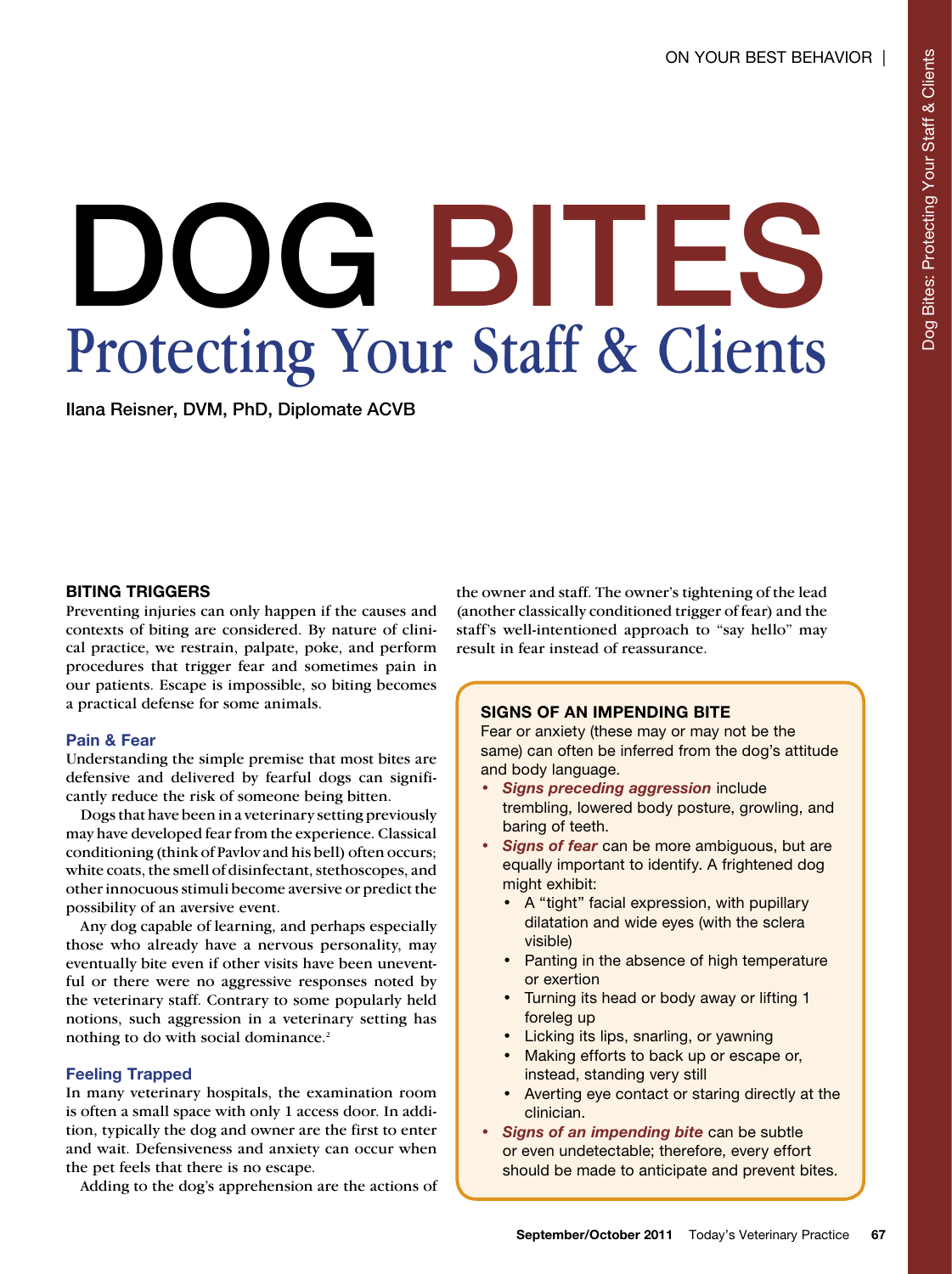### Redirected Aggression

The risk of injury extends to anyone near the dog when it is frightened or ill. The owner may be most vulnerable and redirected aggression can surprise the owner who is usually trying to pet, talk to, or otherwise reassure the pet. For this reason, always ensure that the owner is a safe distance from the dog even if the dog is muzzled before any procedures are performed.

#### **Sedation**

Agitation, and perhaps disinhibition of aggressive behavior, may occur with sedation.<sup>3</sup> This may become problematic when a sedative (eg, benzodiazepine) is administered to historically fearful dogs. Even a docile animal may bite the owner while under the effects of these medications.

This creates a potential problem when owners and staff have access to the patient after administration of pre-anesthetic medication or during recovery from a procedure. For this reason, premature discharge of still-sedated animals can be dangerous, even if aggression has not been noted in the past.

## PLANNING FOR SAFETY

#### Provide Separate Entry & Waiting Areas

- Entering, sitting in, or exiting a waiting area can trigger arousal and barking in dogs. To avoid this chaos, consider a separate entry area, such as a back door, for fearful or reactive dogs.
	- Encourage owners to inform staff if the owner feels the dog is overly reactive, and have staff iden-

tify this information in the medical record.

- At the time of the appointment, owners can leave the dog in the car (as long as the weather is not too hot or cold) while registering; the dog then can be escorted to the separate waiting area (or directly into the examination room).
- Alternately, identified animals can either be the first or the last appointment slots of the day, which may allow for a quieter environment.

#### Make Sure the Dog Is the Last to Enter

As discussed previously, most examination rooms present a double entrapment for the nervous patient: the leash and a small space with no escape access. It is no surprise, therefore, that many dogs will become "defensively aggressive" to the approaching veterinarian or technician.

To remedy this problem:

- Allow the dog to be the last to enter. The veterinarian or staff can collect the dog and owner from the waiting area and walk into the room together.
- Alternatively, if the client has already been shown to the examination room, he or she can simply be asked to step out with the dog, allowing the staff to enter and then return with the dog.

Regardless of the sequence, these strategies should help avoid any arousal associated with the veterinarian's or technician's entry.

#### Do Not Rush to Greet Your Patient

Our instinct as veterinary caregivers is to reassure dogs by approaching and inviting them to sniff a hand and then perhaps petting them. Contrary to what many believe, however, dogs are not necessarily reassured by this type of interaction.<sup>4</sup> In fact, such an approach (direct eye contact, bending over, and reaching out) is likely to be perceived as a threat.

Instead of doing the above:

- Give the dog some time to make up its own mind about interacting. Many dogs will approach on their own.
- If not, however, it might be best to respect the dog's space—at least until the time comes for the physical examination.

• Fearful dogs are more likely to relax when the veterinarian or technician maintains a respectable distance and avoids unpredictable movements in the examination room.

#### Keep Food in the Examination Room

The well-maintained path to a dog's brain is often through his stomach. You can use this to your advantage by counter-conditioning by using food (something "good") to counteract the anxiety of the examination.

The following are ideas for creating a positive experience using food:

• Owners can be asked to bring a favorite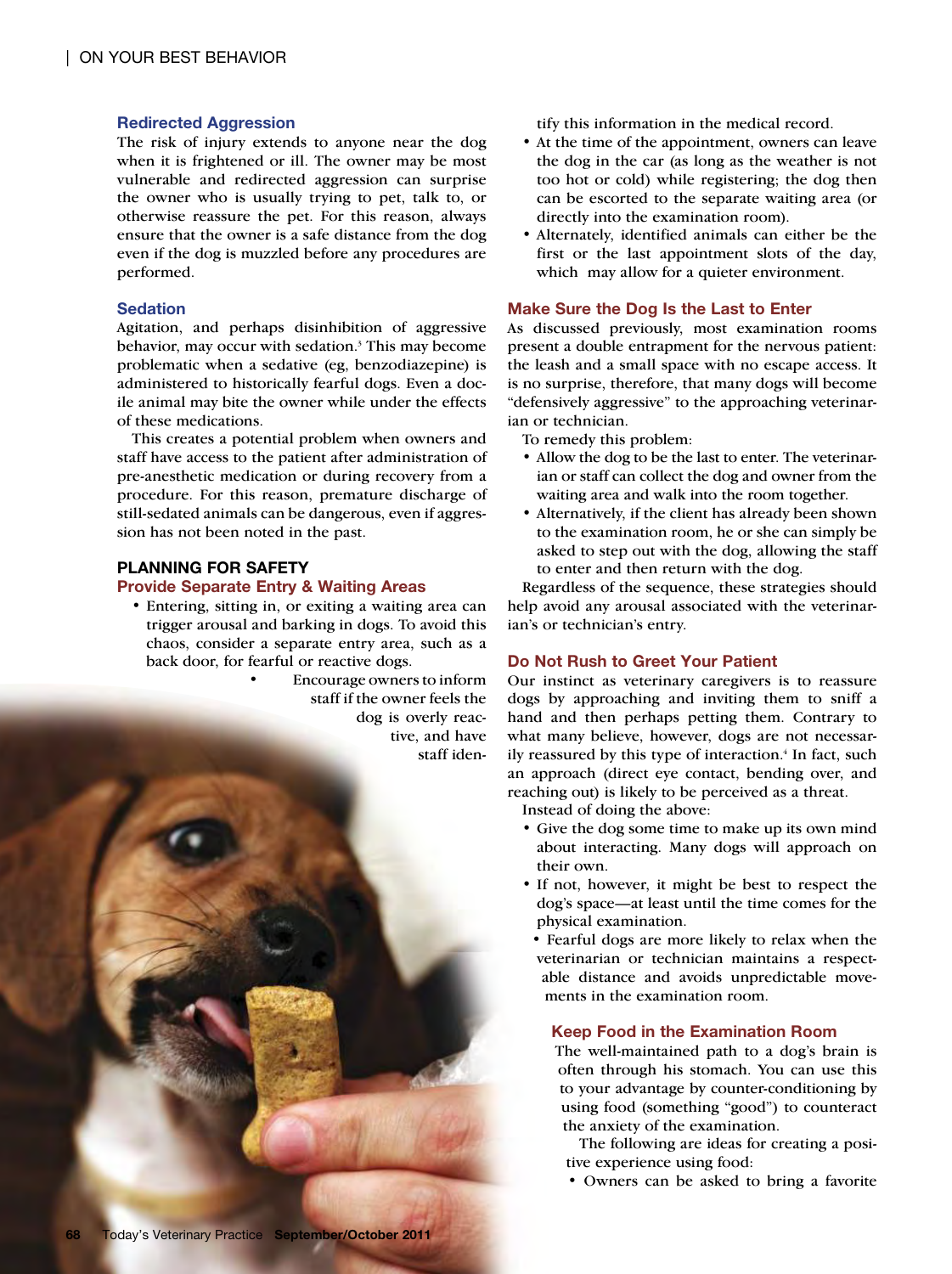treat to each examination or the clinic can stock foods in each room.

- Food should be provided in very small pieces and should be highly palatable. Examples include "squeeze cheese," peanut butter, freeze-dried chicken or liver, or soft treats.
- Food should be used liberally during the visit from the beginning, throughout the examination, and at the end. For example, it can be gently tossed to the dog while the clinician/ staff and owner are reviewing the history and can be offered freely during restraint and examination.
- Food is also indispensible when a muzzle is used (see **To Muzzle or Not to Muzzle?**).

## Interact Safely

- Instead of approaching the owner and dog, ask the owner to bring the dog to the center of the room.
- Approach the dog's side instead of the dog's face. Much of the physical examination even a cranial nerve examination—can be conducted from the side or facing the same direction as the dog. Remember, if approaching from the back or side, someone should be holding or controlling the dog.

# To Muzzle or Not To Muzzle?

Whether or not to use a muzzle is a judgment call that must be made by the clinician and staff member. It is often a matter of determining whether the patient is better with or without secure restraint or muzzling. To minimize uncertainty, clinic policy can indicate use of a muzzle in any patient with a history of biting.

If a muzzle is used, the type of muzzle used and how it is applied is extremely important.

- Tying the face with gauze or using a tight nylon muzzle may increase anxiety and fear. The best muzzle to use in terms of minimizing anxiety and fear is a basket-type muzzle.
- Muzzling early in the examination process can be less stressful because the examination can proceed with efficiency, calmness, and less restraint than might otherwise be needed.
- An experienced technician can place the muzzle with food and patience, preferably from the side and with soft food already placed inside it.
- Basket muzzles allow the dog to be fed during the procedure and also allow the owner to be nearby (perhaps helping feed the dog).
- When appropriate and safe, technicians can teach clients how to train their dogs at home to wear basket muzzles using food rewards.

# TEN TIPS FOR PREvENTING BITES

- 1. Read Body Language. Pay attention to the dog's body language for signs that it may be fearful, anxious, or ready to bite.
- 2. Adjust Entry/Exit and Schedules. For dogs that may be potentially fearful or reactive, provide separate waiting and/or entry areas or schedule them for the first or last appointments of the day.
- 3. Let the Dog Be Last. Allow the dog and owner to be the last individuals to enter the examination room.
	- 4. Postpone Greeting the Patient. Do not rush to greet the patient; instead, give the dog some time to decide about interacting and respect the dog's space until the physical examination.
	- 5. Approach Sideways. Have the owner bring the dog to the center of the room and approach the dog from the side instead of the front.
- 6. Feed Tidbits. Use food liberally throughout the visit to create a positive experience for the dog.
- 7. Make Use of Muzzles. Use a basket-style muzzle on any dog with a history of biting.
- 8. Write it All Down. Keep a medical record for each patient that includes a behavior score as well as specific information about the dog's behavior.
- 9. Protect the Client. Educate the client about safely medicating the dog at home or have the client board or bring the dog to the clinic for medication administration.
- 10. Keep Patients Happy. Make every effort to ensure that the dog's visit to the clinic is as positive as possible; allow the pet to learn that visits include delicious food, consistent routine, and gentle handling.